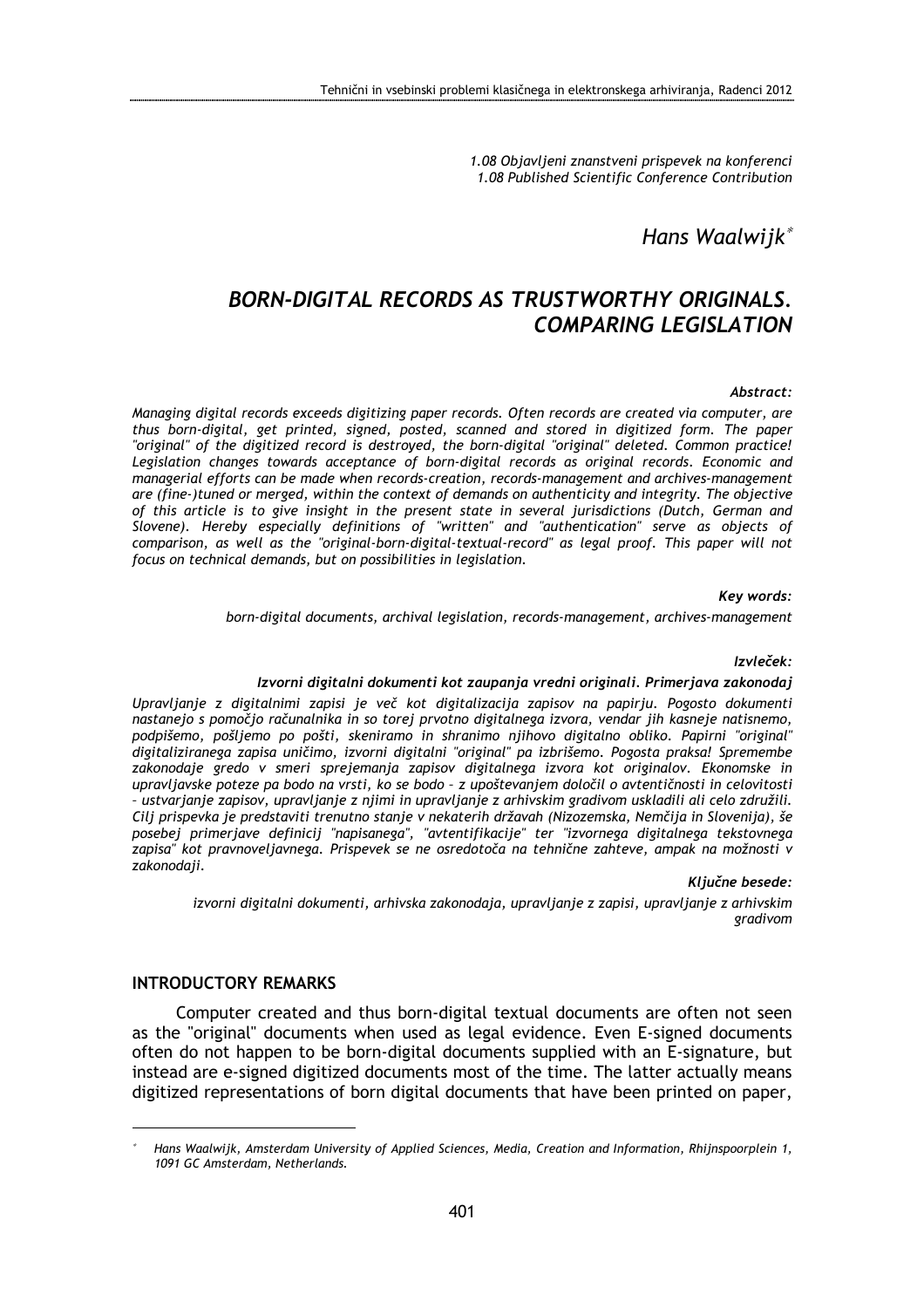signed, photocopied and scanned. Digital documents are thus actually re-digitized born-digital documents (sic!). This procedure seems to be a normal practice in many countries, including Slovenia, Germany and the Netherlands, despite the fact that legislation supplies tools that legitimatize a different view on this matter.

The central question seems to be: "Why is it so difficult to admit born-digital documents the status of "original," "real" or "authentic" from a legislative point of view?" Which obstacles have to be overcome to meet these acquirements? In Germany, for example, the obstacle is the legal focus on files (Akten) instead of on documents - as a specific form of a record (Unterlagen) - in the context of legal proof and trustworthiness. Dutch legal proof seems to be more focused and fixed on the document itself. In other words: Which object is to be signed with a digitalsignature: the file or the document? As it seems Slovenia also focuses on the document and clearly relates, for example, the e-signature to e-data and an emessage. In Slovenian archival legislation the document and the archival record are the main objects.

Although there are many similarities between the countries and their specific legislation, for example with respect to E-signatures, some other objects and subjects seem to differ quite a lot. For example in respect to the meaning of the word "written" or "in writing" and the scope of the word "archives." Thus: Is the legal status of a written document in Germany, the Netherlands and Slovenia exchangeable? And when are there any differences in constitutional or administrative legislation compared with civil and/or criminal law? Therefore: Do the demands on the form of documents meet the demands of born-digital documents to accept the latter as "original", "real" and "authentic" documents?

## LIMITING THE SCOPE OF THE SUBJECT

The subjects that matter in this case can only be touched lightly. They concern some aspect on the present state of play regarding digitization. It goes without saying that I will focus present way in how we cope with a digital work-flow in general. Perhaps even more important: how could a digital work-flow look like when actions that matter, are integrated in the organizational context of public or private administration. What opportunities are provided by legislation already and what are the documentary demands? I will try to compare aspects of Dutch, German and Slovene legislation on this matter.

Herewith I will draw attention to (E-)signatures and the "status" of born-digital documents. The meaning of the words "in writing" seems to be very important in this case. Since: What is it, that we call "written"? Should indeed all "written" documents be created with feather and ink on a certain information carrier like parchment or paper? Are there any alternatives? And what way does legislation already direct us to?

Then of course the consequences of all this for us, archivist, when we consider born-digital documents as being "original", "real" and "authentic" records. What need we do, to model archival management and archives policy to meet the requirements?

We need light, if it only were that the most secure steps are not made in the dark. Where it comes from does not matter: from the West, the East, the South. Does the administration and registry shed light into the archives or vice versa?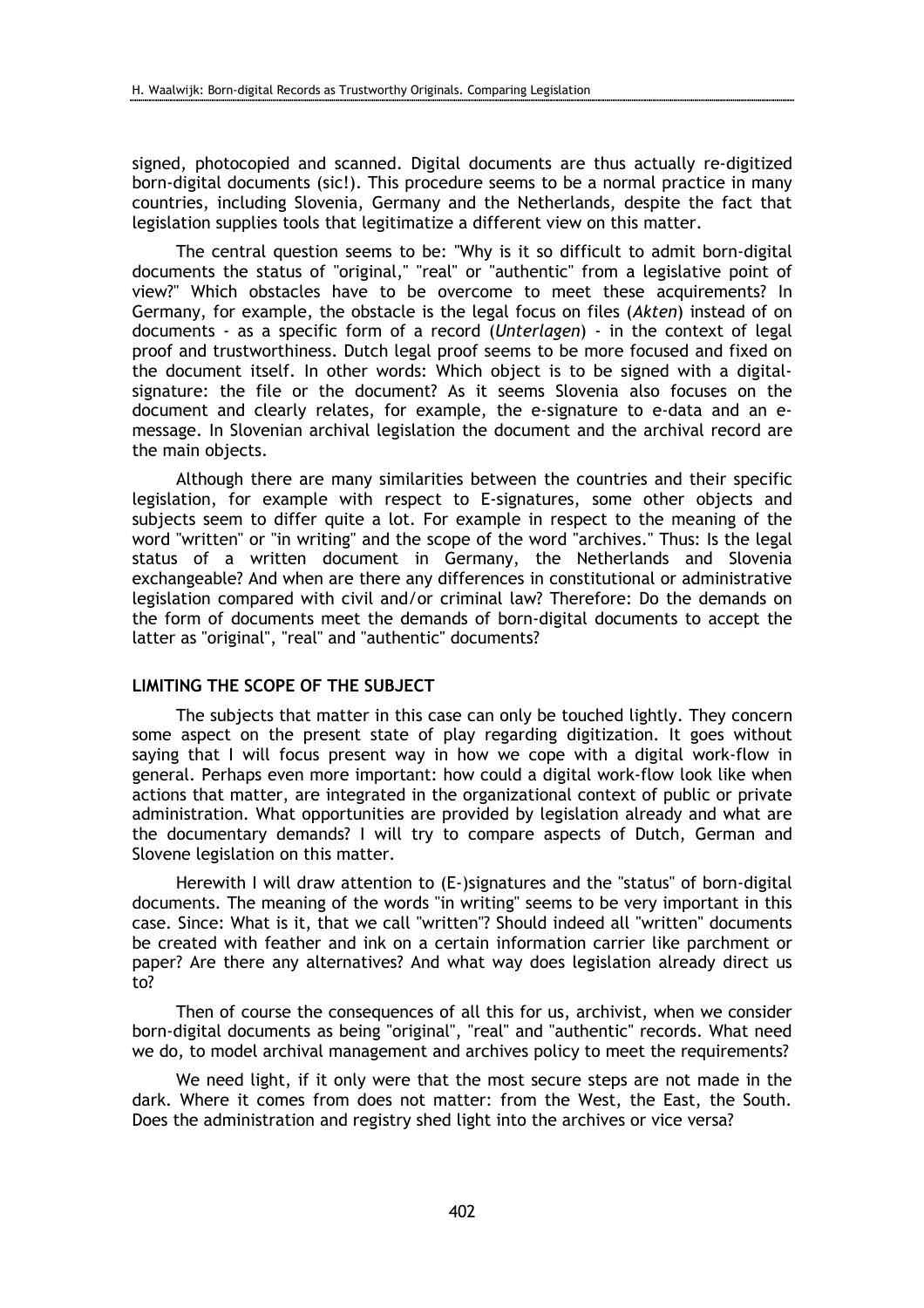In accordance with born-digital documents I need to limit myself. We all know that archival records may have any kind of form and any kind of shape. Archival records do not necessarily need to be textual documents. Pictures and schemes can be archival records as well. The same is due for objects. Nevertheless, I will focus on textual documents solely. The one and only reason for this limitation is that legislation does not supply any demands on non-textual born-digital or digitized documents. Except within the context of copyrights.

The question if, as it is called, we are "going digital" is a non-question. We have been digital for a long time. Since the moment we started creating text-documents "with the little help from our friends" called computers. The point is though, we are not always aware of the fact that we create born-digital documents.

### A "NORMAL" WORKFLOW

For some time now we digitize original non-digital documents. In short: we create a document and sign it. Making a copy or Xerox is a daily task. The same is due for sending the "original" in a nice paper envelope to the receiver of the message. But then: we scan the copy and eventually destroy the document that has been scanned. The digitized document, i.e., a certain representation of the "original", is to be stored in some kind of digital repository. The point is that we do exactly the same with born-digital documents. One can question if this is wise.

The legal basis of digitized documents is increasing. I do not see any problems here, and let this issue for what it is since digital documents, if provided by an esignature, can now serve as legal proof.

We know that e-data (processing and interchange) over the last few years has taken a foothold in the execution of many processes. Apart from via computer created documents: Who does actually still write with a feather on handmade paper? Have we not used computers for a long time since creating documents? So, are not our documents then already born-digital? Does this not actually mean that for some time now our born-digital documents should be considered "originals?" And the answer from the legal point of view is: Yes indeed it is in the Netherlands, it seems in Slovenia, but in Germany it does not ... yet. I will come back to this later.

So, although we create born-digital documents, obviously we are not completely ready to implement the effects of it in the work-flow and administration yet. Implementing though is one thing, accepting is something completely different.

Unfortunately most of the time we create documents digitally. Print them on nice paper and sign them. To be posted, the representation of the document needs to be folded and enveloped, and off it goes. A copy or Xerox of the born-digital document often digitized or scanned seems the last phase in this flow.

Would it not be rational, besides logistically and economically interesting, to change our living memory? Even going one step further … why printing? … Have we neglected the presence of the phenomenon that we call e-mail? In some countries obviously we did, in others not. Theoretically speaking all countries that accepted the European Union demands and regulations on E-signatures have implemented communication via e-mail. In practice though we keep on printing and sending the old way.

Even more interesting. Why digitize or scan a print or representation of a document that has been created digitally? Ok, the formal and obvious difference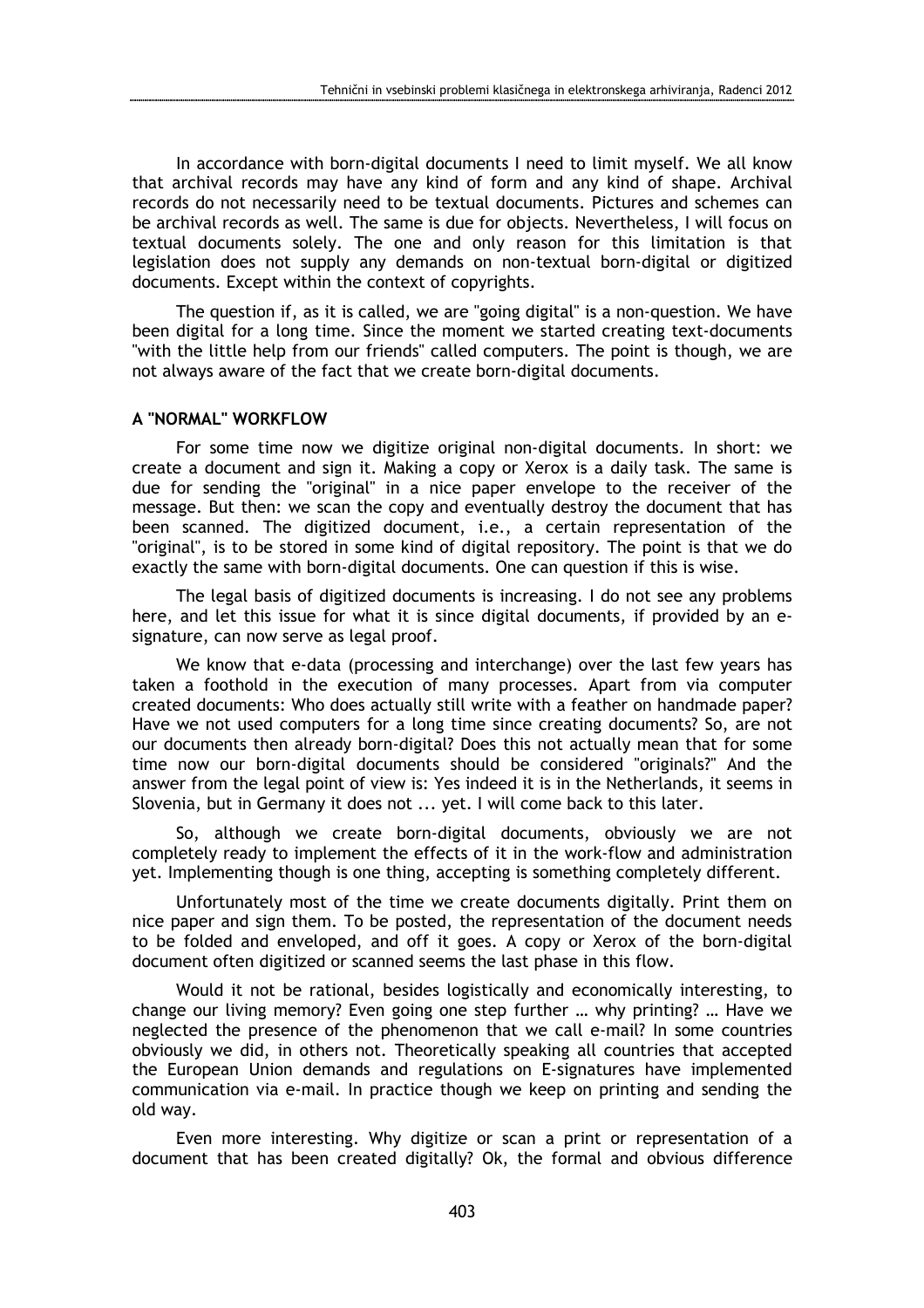between the two is the signature. But, have we not got legislation on e-signatures? Besides: are all documents that we sign, documents that indeed need to be signed … even from a legal point of view?

I argue in favor of acceptance of born-digital documents as originally written documents indeed. For public organizations and private ones as well. This means that I question printing and scanning of born-digital documents. This does not mean though that I question scanning as such. There will always be documents that have been delivered to us in physical form and these documents should be digitized or scanned to make sure a file is "complete"<sup>1</sup> within the course of work-flow. In this context one can go on focusing on e-files. Here though I will leave this matter for what it is.

# LEGISLATION AND THE "ORIGINAL" DOCUMENT

 $\overline{a}$ 

Also leaving the academic discussion for what it is, whether a (born-)digital document is or can be an "original" document, one can see many distinctions in countries' legislations. But, there are also similarities. The most significant ones are to be found in the rules on e-signatures.

The subject of e-signatures has been an object of many thoughts, conversations and writings. In the Netherlands, Slovenia, as well as in Germany, legislation on esignatures exists. In all three countries, e-signature can be used within different jurisdictions, i.e., civil-law and administrative law. In the Netherlands even in criminal law<sup>2</sup>.

A German article by Steffen Schwalm in "der Archivar"<sup>3</sup> supplies us with many tools for implementing the e-signature and it also points at legal and technical aspects. I have no reason to add something to his statements. Except for one thing. I have my doubts if the German focus on files (Akten) can be considered tenable over time.

This means that … as long as the File is a physical one and not a virtual concept where e-documents are contextualized via mutual metadata, it does not carry us a step further. The file as a physical concept should, I even think, must, be laid at acta.

In giving way to "link" documents via metadata, one can also state that signing the file as object is not the matter, but signing the documents that make the virtual file. Actually, Steffen Schwalm embraces this idea by writing about storing in the context of files. How administration, registration, registry and archives cooperate is a different question. I will come to that later.

Upon all three countries' legislations here analyzed, and I focus on public organizations only, is the transference of and communication via digital documents. It goes without saying only when these documents meet the demands on trustworthiness, authenticity, integrity and usability<sup>4</sup>. But; interestingly enough in

<sup>1</sup> Although one can question if real completeness is desirable and/or feasible, one can also question what completeness means.

<sup>2</sup> Since I have not been able to track down all Slovene legislation in either English or German translation, I have no knowledge of the focus on e-signature within Slovene criminal-law.

<sup>3</sup> Steffen Schwalm, Elektronich Signierte Dokumente im Zwischen- und Endarchiv. In: Der Archivar 63 (Februar 2010), 27-34.

<sup>4</sup> I here use the four elements as mentioned in the international standard on records management: ISO 15489.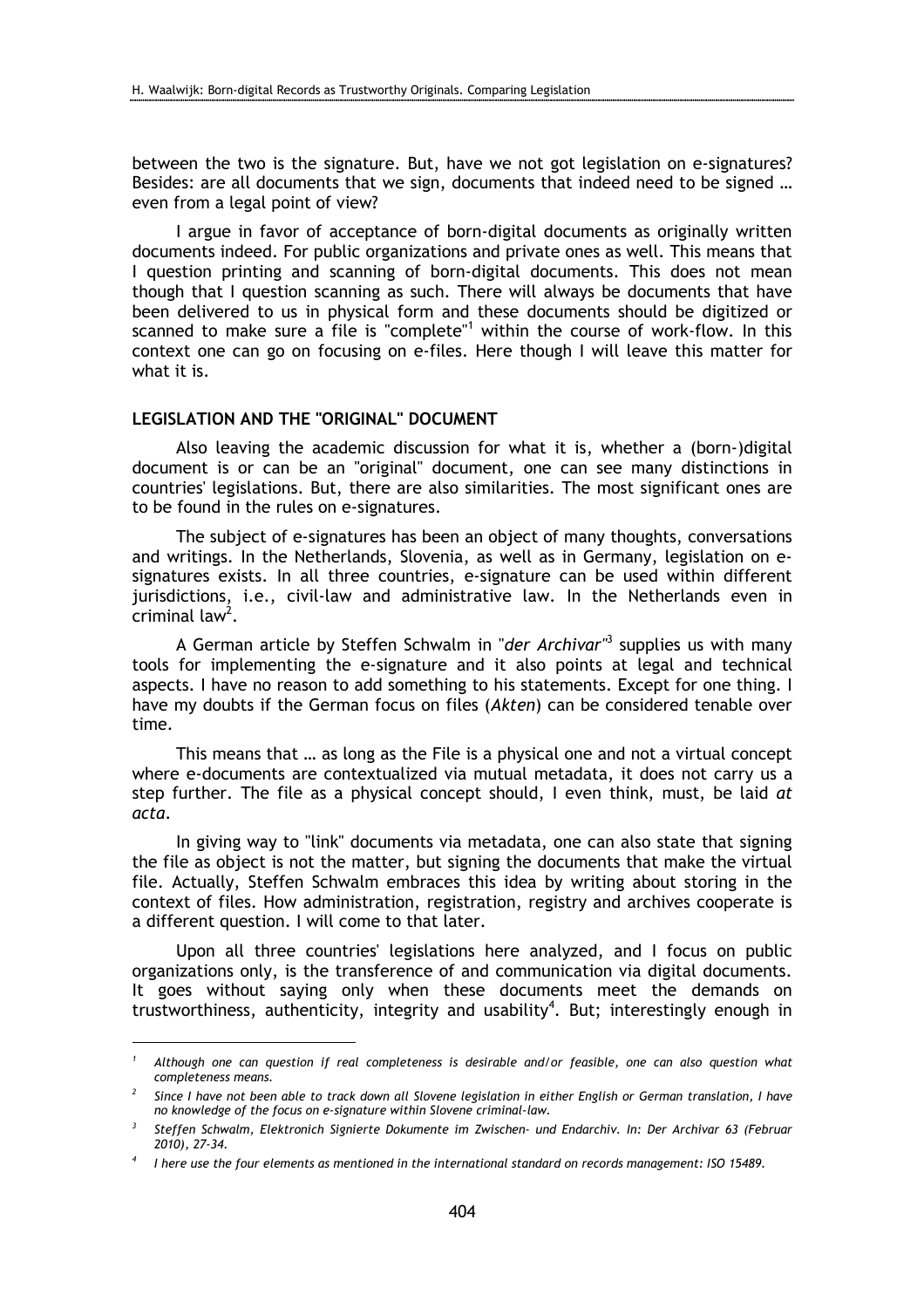Germany this seems not to count for born-digital documents but for digitized documents only. The German Administrative Procedure Act in § 3A writes: "Where legal provisions stipulate that a document be in written form, this may be replaced by electronic form [...]<sup>"5</sup> This means that an "electronic form" obviously is not a "written from." And this seems to be supported by § 37 in the same law, where it says: "An administrative act may be issued in written, electronic, verbal or other form." This again means that obviously "written" and "electronic" are distinct and are treated as different objects. More or less the same can be found in the Slovene Electronic Commerce and Electronic Signature Act, art. 12:3 and 13:1.<sup>6</sup> Respectively the words "original" and "in writing" do not seem to apply to born-digital documents.

This means that in Germany, at least in this jurisdiction, there is hardly any legal basis for applying legal status of proof to (born-)digital documents. Hardy. While German Code of Civil Procedure states in § 371a on legal proof of digital documents, that for e-documents, "created and maintained by public organizations [...] within the context of the demands on the form of a document as such [...] the regulations on legal-proof  $[...]$  should be applied"<sup>7</sup>.

In a way the same is stated in the Slovene Electronic Commerce and Electronic Signature Act, articles as above, where "the requirements [of certain data to be presented or retained in the original form or in writing], is met by the message in the electronic form."

#### DEFINING "IN WRITING"

 $\overline{a}$ 

In the Netherlands, clauses as above on the level of documents and legal proof do not exist. In Dutch Civil Law it has only been stated that an e-signature fulfils the same demands as a "written" signature. $^8$  Interesting is that on the matter of harmonizing the use of e-documents and "written" documents, the definition by law of the word "written" has been changed in the Netherlands. As far as I know in Germany the word "written" has not been defined in legislation at all. In German Civil Code § 126 thus not the word "written," but "in written form" has been explained. It says: "if written form is prescribed by statute, the document must be signed by the issuer with his name in his own hand, or by his notarially certified initials."<sup>9</sup> This means that "written" or "in writing" reflects a manual act where a pen (and obviously paper) are indisputable.

<sup>5</sup> Administrative Procedure Act (Verwaltungsverfahrengesetz) § 3A. English translation at: www.iuscomp.org/ gla/statutes/VwVfG.htm (all websites mentioned in this article have been consulted between January 25 and 27, 2012).

<sup>6</sup> The Slovene Electronic Commerce and Electronic Signature Act (Zakon o elektronskem poslovanju in elektronskem podpisu (ZEPEP)), artt. 12:3 and 13:1. English translation at: http://e-uprava.gov.si/eud/euprava/en/ECAS-Act-in-English.pdf.

<sup>7</sup> Code of Civil Procedure (Zivilprozessordnung) § 371a. More or less the same applies for private documents. There is no English translation available on official German-law sites.

<sup>8</sup> When a valid certificate is applied, that goes without saying. Dutch Civil Code, Book 3 (Burgerlijk Wetboek, boek 3), art. 15a.

<sup>9</sup> German Civil Code (Bürgerliches Gesetzbuch) § 126. In § 126-a, also the "electronic form" has been mentioned: "if electronic form is to replace the written form prescribed by law, the issuer of the declaration must add his name to it and provide the electronic document with a qualified electronic signature in accordance with the Electronic Signature Act [Signaturgesetz]". English translation at www.gesetze-im-internet.de/englisch \_bgb/englisch\_bgb.html#p0362.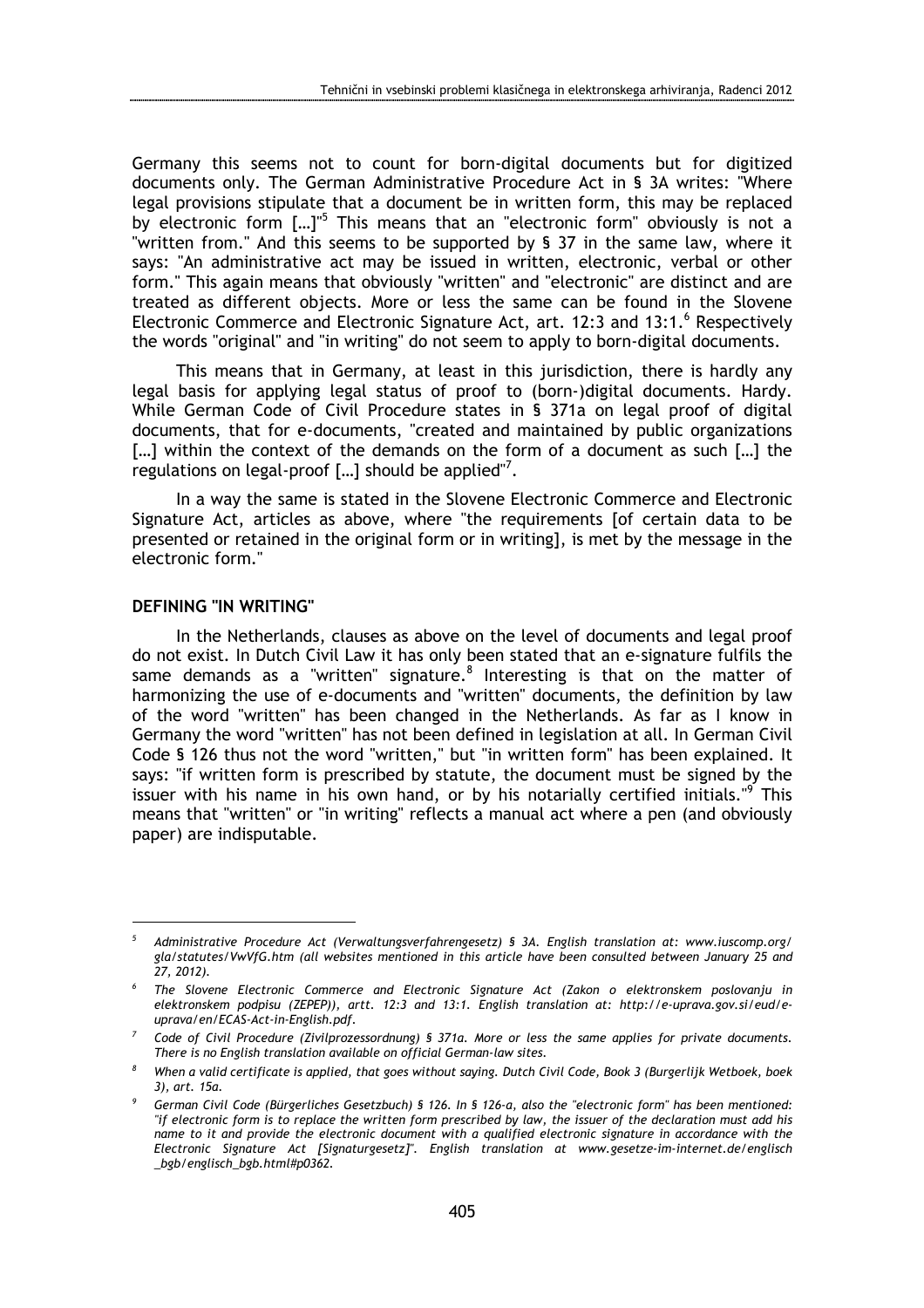For Slovenia I have not been able to check this since the Public Administration  $Act^{10}$  does not contain regulations regarding creation and maintenance of documents. The Government of the Republic of Slovenia Act does mention the issuing "of written orders on appointments and dismissals and in administrative matters within its competence and on other specific matters,  $11$  but does not define the word "written."<sup>12</sup> Both the General Administrative Procedure Act<sup>13</sup> and the Slovene Civil code<sup>14</sup> in English or German translation seem to be absent on official Slovene sites on legislation. The implementation of e-Government in Slovenia by the way, seems promising on this point.<sup>15</sup>

Back to the Netherlands. In Dutch legislation the definition of writing has changed from "written," in the above mentioned meaning of a manual act and using pen and paper, to a definition where not the writing as an act, but "writing" as object is the subject. This means that "written" legally is supposed to be "in readable letters."<sup>16</sup> This again means that an e-document (a digitized document as well as a born-digital document) is a "written document" as long as its content is "text." This means that the form is not important anymore: word-document, SMS-message, excelsheet, database, PDF, JPG, photo or whatever (re)production of a "text in readable letters" is thus a form of writing. When e-signature is added and applied to this document, it gains legal status and legal proof as well. It goes without saying that this has consequences for records- and archives management.

A paradigm-shift which also, though slowly, takes place in Germany. Again, on Slovene legislation I have not been able to find the proper sources.

In Germany, for example, a recent addition in the German Civil Code of § 126-b on the word "textual form" ("Textform") has been made. It reads: "If text form is prescribed by law, the declaration must be made in a document or in another manner suitable for its permanent reproduction in writing  $\left[...\right]^{17}$ . By adding the "permanent reproduction in writing" to legislation, in fact the way is open in acceptance of born-digital documents as "original", "real" and "authentic" documents.

#### (RE)DEFINING THE ARCHIVES

When we focus on the question of permanent archiving, it is due to find ways in applying techniques and means as soon as possible after creation of a born-digital document. Long term and permanent archiving in the meaning of adding preservation techniques, should actually start before a born-digital document has been created

 $\overline{a}$ 

<sup>&</sup>lt;sup>10</sup> Zakon o Upravi.

<sup>&</sup>lt;sup>11</sup> Government of the Republic of Slovenia Act [Zakon o vladi za prevod], art. 21. English translation at: www.gsv.gov.si/en/legislation/legal\_acts\_in\_force/.

 $12$  At least not in the text, perhaps it does in the explanatory memorandum.

<sup>13</sup> Zakon o splošnem upravnem postopku (uradno prečiščeno besedilo) (ZUP-UPB1).

<sup>14</sup> Obligacijski zakonik (oz).

<sup>&</sup>lt;sup>15</sup> Www.miu.gov.si/fileadmin/miu.gov.si/pageuploads/SOJP/PDF/e-Gov\_Brosura\_NET\_PRINT.pdf Where unfortunately the legal states of digital documents are not discussed, but only the e-signature is mentioned.

 $16$  The explanatory memorandum of the Act on Online Administrative Business (Memorie van toelichting bij de Wet elektronisch Bestuurlijk verkeer), leading to addition of articles in the Administrative Law Act (Algemene Wet bestuursrecht). English translation at: http://right2info.org/resources/publications/Netherlands-Administrative-Law-Act-Wettekst-Awb.pdf/view.

<sup>17</sup> German Civil Code (Bürgerliches Gesetzbuch) § 126-b. English translation at www.gesetze-iminternet.de/englisch\_bgb/englisch\_bgb.html#p0362.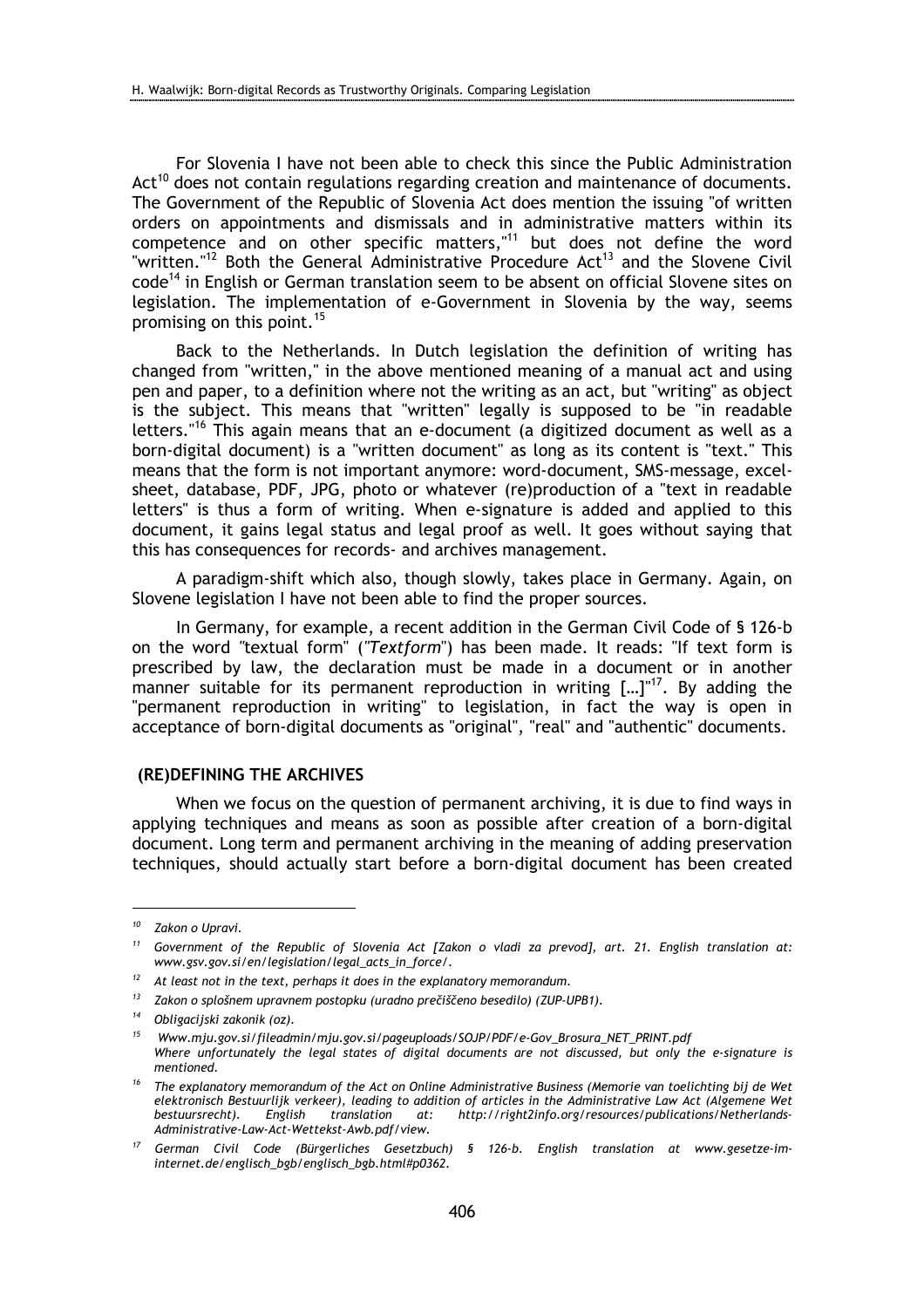indeed. Imagine we agree upon this, than it is legitimate to think about increasing the scope of at least the meaning of the word "archive" and at least in legislation.

The Dutch Archives Act (also called Dutch Public Records Act) for example, reads that all created and received documents by public and semi-public organizations (administrative authorities) are legally archival records.<sup>18</sup> No matter when appraisal and selection leads to the decision to destroy the documents at last or to transfer them so they will be kept permanently. It also means that "archive" in Dutch legislation is not limited to "documents stored in an archive", i.e., an organization that keeps and maintains documents permanently.

More or less the same has been done in Slovenia. Since some years now the Archives and Archival Institution Act has been replaced by the Protection of Documents and Archives and Archival Institutions Act<sup>19</sup>. Although the Slovene Archives Act distinguishes documents from archives, were archives are "documents of permanent significance," the interesting elements lay -within the scope of this article- in the creation, capturing and maintenance of born-digital documents.<sup>20</sup>

Compared to the several archives acts in Germany<sup>21</sup> the scope of them is indeed on all kinds of documents (thus, not limited to text), but are limited to the documents that are supposed to be kept permanently and thus are actually kept in "an archive" (as defined above).<sup>22</sup> Although I did not focus on other archival legislation in or outside the European Union, I can imagine that in many countries a more or less same kind of limited meaning is given to the scope of the archives act in question.

Anyway, in such a situation, in my view, the "force" of the archival institution is to limited to give way in to fulfill their legal task in taking care of the documentary information of an organization (i.e., a State, a province, a public or private organization, mostly by or via inspection and or monitoring records-management).

Without doubt there are not only cultural reasons to broaden the scope of "the archive". Time, money and efforts can be saved when permanent preservation of documents and archival documents starts before the information object was even created. No matter if they have permanent value or not and thus apart from appraisal. Even documents that are not transferred to "an archive" are stored and maintained for some years, often more than fifty indeed.

Besides, when measures are not taken, what about the authenticity, integrity and usability (over time) of records and documents in question? In that case it seems logical to broaden the definition of an "archive" (no matter in what way) in the same way as with the definition of "written". To give an example of the latter. In Germany an SMS-message is a form of oral-communication. Oral-communication is not seen as

 $\overline{a}$ 

<sup>&</sup>lt;sup>18</sup> Dutch Archives Act / Public Records Act 1995 (Archiefwet 1995). English translation at: http:// en.nationaalarchief.nl/sites/default/files/docs/wetten-regels/Dutch\_Public\_Records\_Act\_1995.pdf.

 $19$  See the Archives and Archival Institutions Act (AAIA) (Zakon o arhivskem gradivu ter arhivih) English translation at: www.arhiv.gov.si/fileadmin/arhiv.gov.si/pageuploads/razno/AAIA.pdf and the Protection of Documents and Archives and Archival Institutions Act. (Zakon o varstvu dokumentarnega in arhivskega gradiva ter arhivih<br>(ZVDAGA) ) English translation at: www.arhiv.gov.si/fileadmin/arhiv.gov.si/pageuploads/zakonodaja/ www.arhiv.gov.si/fileadmin/arhiv.gov.si/pageuploads/zakonodaja/ ZVDAGAA.pdf.

<sup>20</sup> See especially article 8.

 $21$  Since Germany is a Federative Republic, there are 17 Archives Acts in force. 16 for the federative states, 1 for the federation as a whole.

<sup>&</sup>lt;sup>22</sup> Cf. the German Federal Archives Act (Bundes Archivgesetz). English translation at: www.bundesarchiv.de/ bundesarchiv/rechtsgrundlagen/bundesarchivgesetz/index.html.en.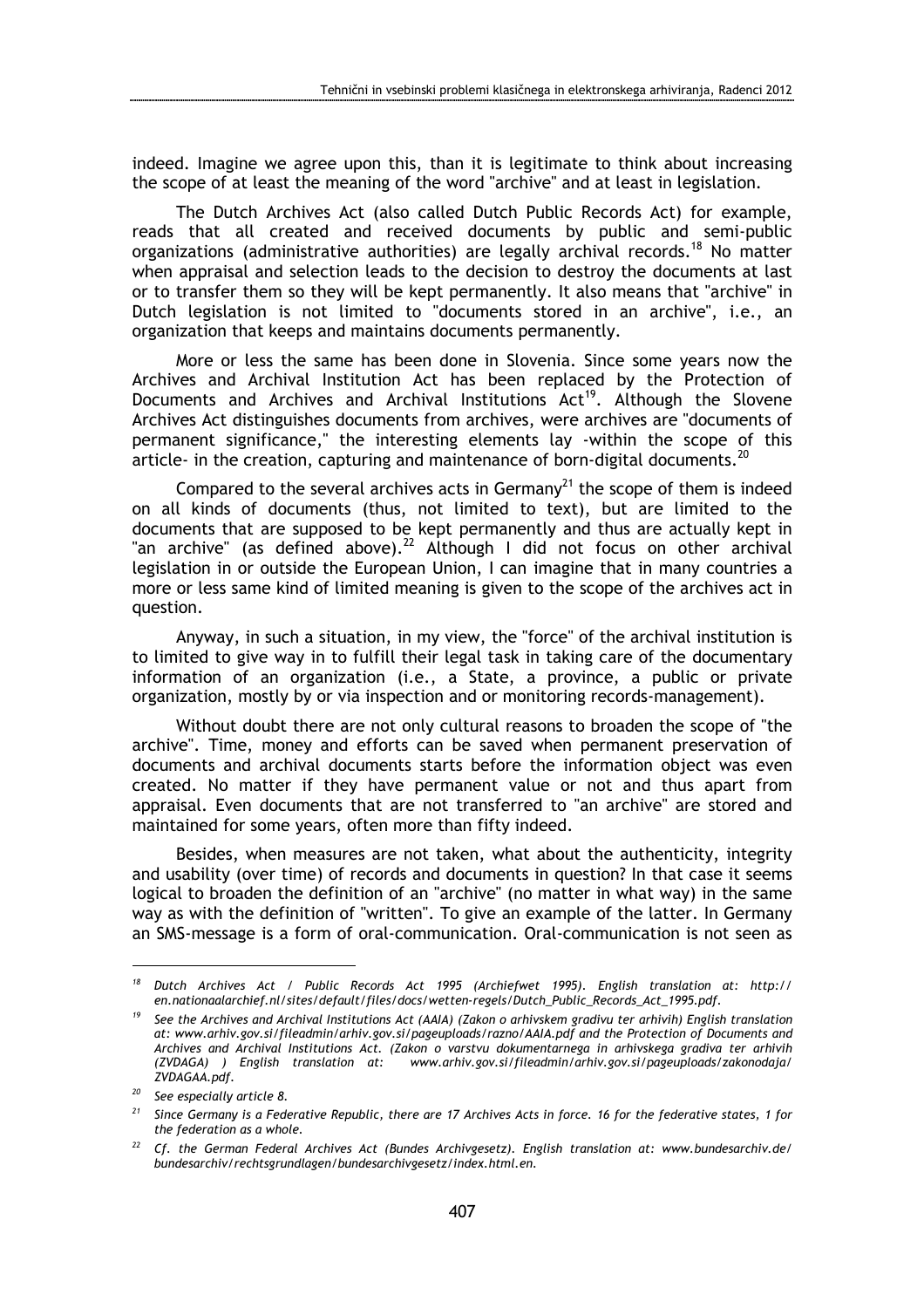a document in the context of German Archives Acts. Since we know that the German Bundeskanzler prefers to write SMS-messages, these SMS-messages will never be "archived" since they formally "do not exist." A black-hole in the archives for future historians, other scientists and users of records in those archives.

# AUTHENTICITY AND INTEGRITY OF A DOCUMENT

According to Dutch, German and Slovene legislation, one can state that borndigital documents more and more gain a status of "original" documents. The only necessary condition to implementation is to get rid of the distinction between written and electronic and focus on text and non-text. Multi-media containing text could be seen as text.<sup>23</sup> Applying this could mean that we see light at the end of a tunnel. Indeed, it also could be oncoming traffic. I think though that is not the case.

When we do all this, instead moves have to be made to secure maintenance and management over time and space. No matter thus, in repetition, if the retention of the document is 2 seconds or 200 years, since apart from the question of duration, documents always need to be authentic, integer and usable for the time they are supposed to be maintained and managed. This might, for example, mean we have to take measurements in concerning notepaper or letter paper.

Notepaper and letter paper often contain beautiful colored logos and preprinted text. Often immense stocks are stored and waiting for text to be added and then send. When logos and other standard text should be added and integrated in the template of the document, i.e., in the template of the not-yet-born-document and thus in the document-processing system, a lot of money can be saved. For example in case of reorganization of the organization, demands for a different house-style or whatever reason logo or pre-printed text needs to be changed, no bulks of stock notepaper or letter paper needs to be destroyed or thrown away. Also from the environmental point of view integrating logos and pre-printed text in templates might be taken into consideration. Here though, interesting is that integrating mentioned elements in the template of a document might increase the authenticity of a digital-born document. Imagine a born-digital document to be stored without the elements we know in pre-printed notepaper and letter paper, leads to the situation that a print of the text at such paper, leads to actual differences in the look and even content, and there with the legal use of proof of the document in question. It means that a born-digital document which has been accepted as being the "original", does not "look" alike the re-presented and printed version on pre-printed notepaper or letter paper. Imagine then going to court …. Interesting enough thus, so I think, to assure that your stored born-digital document contains exactly the same features as the printed and send copy.

It goes without saying that even this option asks for research. Especially since over the last couple of hundred years we have accepted that a copy of a send note of letter, looked different from the send document itself. If it only is that we kept the copy in a copy book and that the legal demands on "original" and "copy" were different. Primary thus, implementing logos and stuff in the template of the borndigital document, asks for a different way in thinking and over thinking the matter.

 $\overline{a}$ 

They actually belong to what Walther Ong defined as ... new literacy.. These documents belong to, what Walter Ong described in the 1960, saw as a third form of literacy. Cf. Walter Ong …..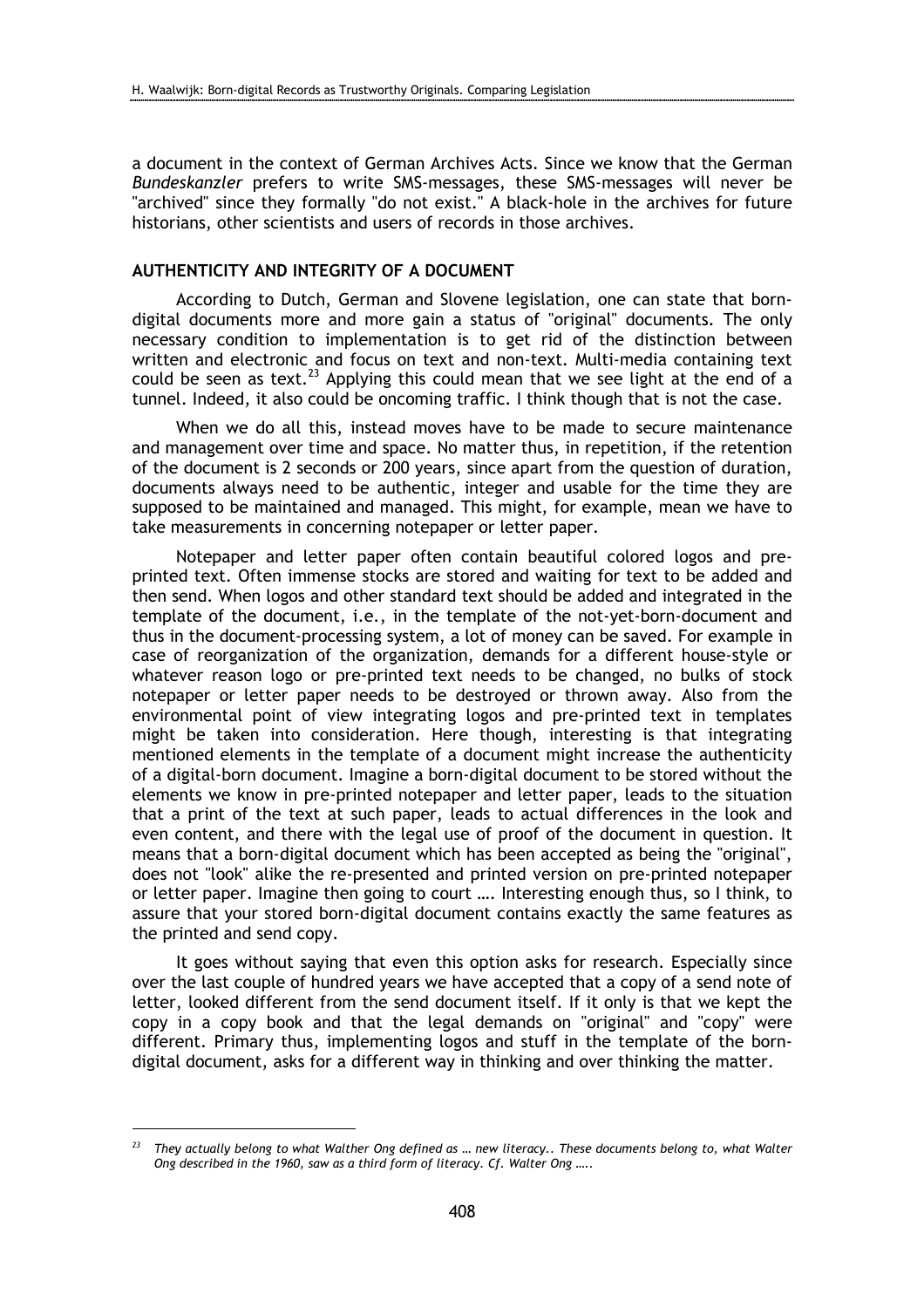# WHAT AN ARCHIVIST COULD DO, CAN DO, ..., SHOULD DO!

A moralizing paragraph. Thinking leads to acting. Acting with respect to ourselves. Regarding our position related to legal order. Making a mental leap, mirror ourselves in the opportunities legislation already offers. We, archivists could be the triggers, could make a start. Who obtains a Twitter account and does not want loads of followers?

Often enough we are faced with complete re-ordering of records and files after they have been transferred to some archival institution. For whatever reason we are more or less used to do this. In a way it even seems to be one of the objectives made by famous Muller, Feith and Fruin in their 1898 Manual. But, would it not be wise, in respect of the original meaning of the principle of provenance and the Respect des fonds, to maintain the original order and "just" to supply the sets of metadata (created or added in the phase of creation and maintenance of documents at administration or registry) with new sets of metadata? Indeed, not only the "new user (scientists, genealogists and others) but also "old users"(the "original" creators and owners) will be served in finding their way through the bulks. In respect to borndigital documents it would mean that the original context in which these documents were created could serve in maintaining the principles of authenticity, integrity and usability. Principles that need to be taken care of will documents not lose their meaning as legal proof. Besides, also their historical proof would be served in this way.

I thus suggest that increasing the scope of "the archive" could be very helpful in creating a real "records continuum". Not only as a theoretical and academic concept, but also as an organizational and managerial concept. This then could be one of the new goals and tasks of archivists, to keep and maintain born-digital documents and their metadata in an unbroken custody from creation till destruction or "transfer". Where "transfer" perhaps will lose its meaning as a physic action. "Transfer" could become a concept in change of responsibilities only, whereas the bits and bytes remain where they are: in the repository where they were stored after creation.

## POVZETEK

# IZVORNI DIGITALNI DOKUMENTI KOT ZAUPANJA VREDNI ORIGINALI. PRIMERJAVA ZAKONODAJ

Upravljanje z digitalnimi zapisi je več kot digitalizacija zapisov na papirju. Pogosto dokumenti nastanejo s pomočjo računalnika in so torej prvotno digitalnega izvora, vendar jih kasneje natisnemo, podpišemo, pošljemo po pošti, skeniramo in shranimo njihovo digitalno obliko. Papirni "original" digitaliziranega zapisa uničimo, izvorni digitalni "original" pa izbrišemo. Pogosta praksa!

Spremembe zakonodaje gredo v smeri sprejemanja zapisov digitalnega izvora kot originalov. Ekonomske in upravljavske poteze pa bodo na vrsti, ko se bodo – z upoštevanjem določil o avtentičnosti in celovitosti – ustvarjanje zapisov, upravljanje z njimi ter upravljanje z arhivskim gradivom uskladili ali celo združili. Kratka analiza nizozemske, nemške in slovenske zakonodaje na področju izvornih digitalnih dokumentov vodi k sklepanju, da obstaja med državami veliko podobnosti, a tudi veliko zanimivih razlik. Te so še posebej opazne pri konceptih in definicijah "pisnega" in "arhivskega". Glavni sklepi, ki jih je avtor podal, so: originalni digitalni zapisi,